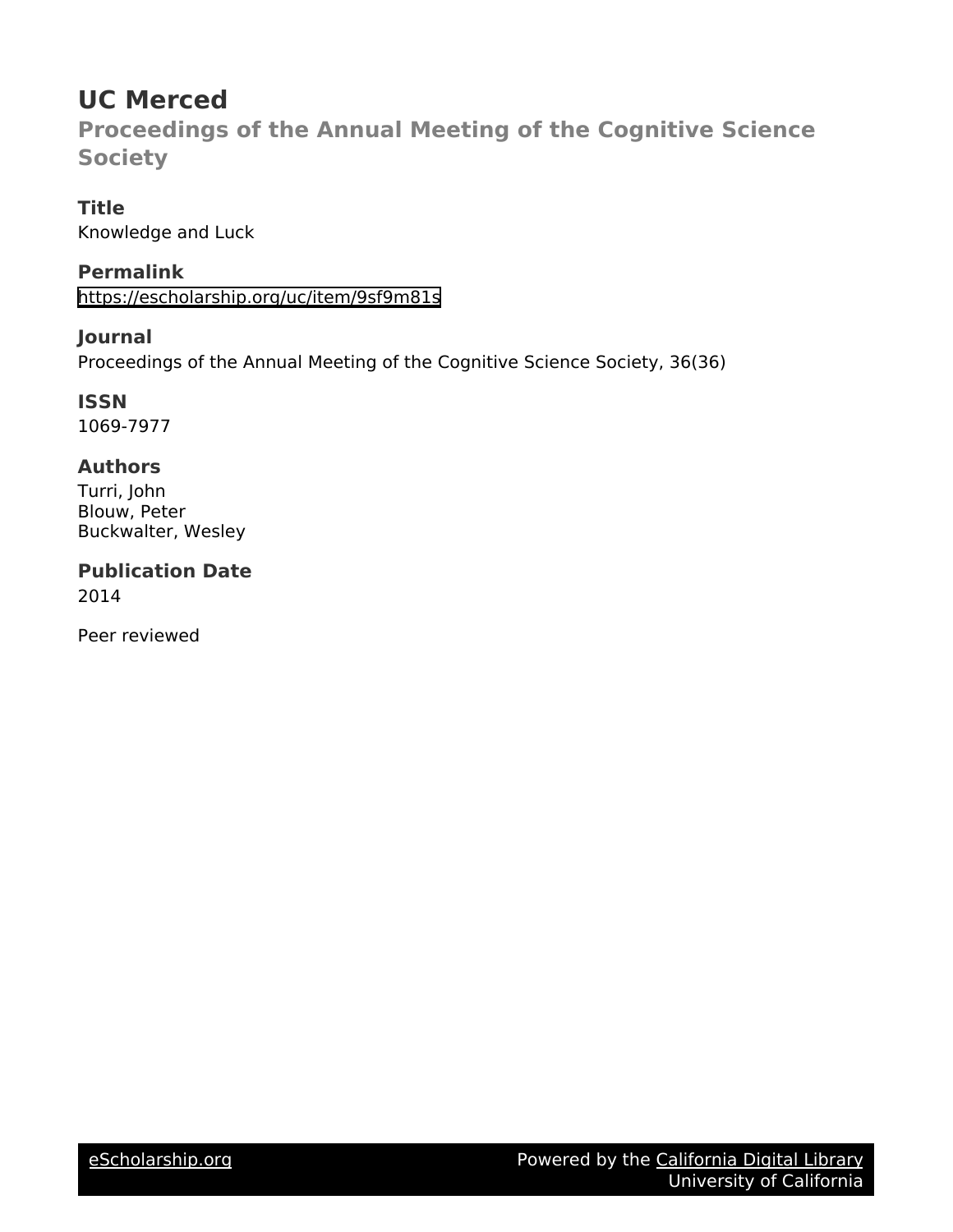# **Knowledge and Luck**

**John Turri (john.turri@gmail.com)**

Department of Philosophy, 200 University Avenue West Waterloo, ON N2L 3G1 Canada

**Peter Blouw (pblouw@uwaterloo.ca)**

Department of Philosophy, 200 University Avenue West Waterloo, ON N2L 3G1 Canada

#### **Wesley Buckwalter (jwbuckwa@uwaterloo.ca)**

Department of Philosophy, 200 University Avenue West Waterloo, ON N2L 3G1 Canada

#### **Abstract**

Nearly all success is due to some mix of ability and luck. But some successes we attribute to the agent's ability, whereas others we attribute to luck. To better understand the criteria distinguishing credit from luck, we conducted a series of studies on knowledge attributions. Knowledge is an achievement that involves reaching the truth. But many factors affecting the truth are beyond our control and reaching the truth is often partly due to luck. Which sorts of luck are compatible with knowledge? We find that knowledge attributions are highly sensitive to lucky events that change the explanation for why a belief is true. By contrast, knowledge attributions are surprisingly insensitive to lucky events that threaten but ultimately fail to change the explanation for why a belief is true. These results shed light on our concept of knowledge, help explain apparent inconsistencies in prior work on knowledge attributions, and constitute progress toward a general understanding of the relation between success and luck.

**Keywords:** luck; success; evaluation; knowledge attribution

#### **Introduction**

Reasoning about what people know is central to our lives and is often essential for predicting and evaluating human action. Whether someone knows that a certain action is impermissible affects whether we excuse or punish them for it (Hart, 1959; Duff, 1990; Malle & Nelson, 2003). Moreover, if you know something, then you're entitled to base actions on it and communicate it to others. By contrast, if you don't know something, then it seems that you should be more cautious about basing actions on it or communicating it to others (Unger, 1975; Williamson, 2000; Hawthorne, 2004; Stanley, 2005; Fantl & McGrath, 2009; Turri, 2011a; Turri, 2013a; Buckwalter & Turri, under review). Indeed, researchers have recently argued that knowledge sets the standard for the two main forms of human pedagogy, assertion (telling someone a fact) and instructional demonstration (showing someone how something is done), which makes knowledge an essential ingredient of human culture and civilization (Buckwalter & Turri, in press).

Knowledge is an achievement that involves reaching the truth through cognitive ability (Aristotle, 350 BCE; Reid,

1785; Sosa, 2007; Greco, 2010). Nearly all human achievement, including knowledge, is due to some mix of ability and luck. Ludwig Wittgenstein had in mind this inevitable role of luck when he wrote, "It is always by favour of Nature that one knows something" (1975: §505). But not just any sort of luck is compatible with knowing (Plato, 380 BCE; Russell, 1948, p. 113). For example, blindly guessing the truth won't yield knowledge. But beyond this obvious starting point, which sorts of luck are viewed as compatible with knowledge?

Insightful work in philosophy and psychology has focused on one or another aspect of the relationship between knowledge and luck (Gettier, 1963; Unger, 1968; Harman, 1973; Goldman, 1976; Engel, 1992; Weinberg, Nichols, & Stich, 2001; Pritchard, 2005; Cullen, 2010; Wright, 2010; Beebe & Shea, 2013; Buckwalter, 2013; Starmans & Friedman, 2012; Nagel, San Juan, & Mar, 2013; Starmans & Friedman 2013), but the relationship has not been systematically investigated from a psychological perspective. Other psychological work has investigated how a neighboring concept related to luck, "deviant causation" (Searle, 1983), affects people's attributions of intentional action and judgments of moral responsibility (Malle & Knobe, 1997; Pizarro et al., 2003; Knobe, 2003; Malle, 2006; Mele & Cushman, 2007). Recent work has also identified at least one form of luck, broadly related to deviant causation, that doesn't seem to diminish knowledge attribution (Starmans & Friedman, 2012), although subsequent work has claimed to undermine these findings (Nagel, San Juan, & Mar, 2013).

Philosophers and psychologists have developed many thought experiments intended to pump intuitions about the relationship between knowledge and luck (e.g. Shope, 1983; Beebe & Buckwalter, 2010; Wright, 2010; Starmans & Friedman, 2012; Turri, in press). These thought experiments vary widely and focus on different features that different authors have considered relevant to luck. Unfortunately, contributors to the debate have failed to exercise appropriate control over the thought experiments. The variety of cases exhibits three important structural differences. First, many differ in whether the agent initially *perceives* a state of affairs that makes his or her belief true (a "truth-maker," for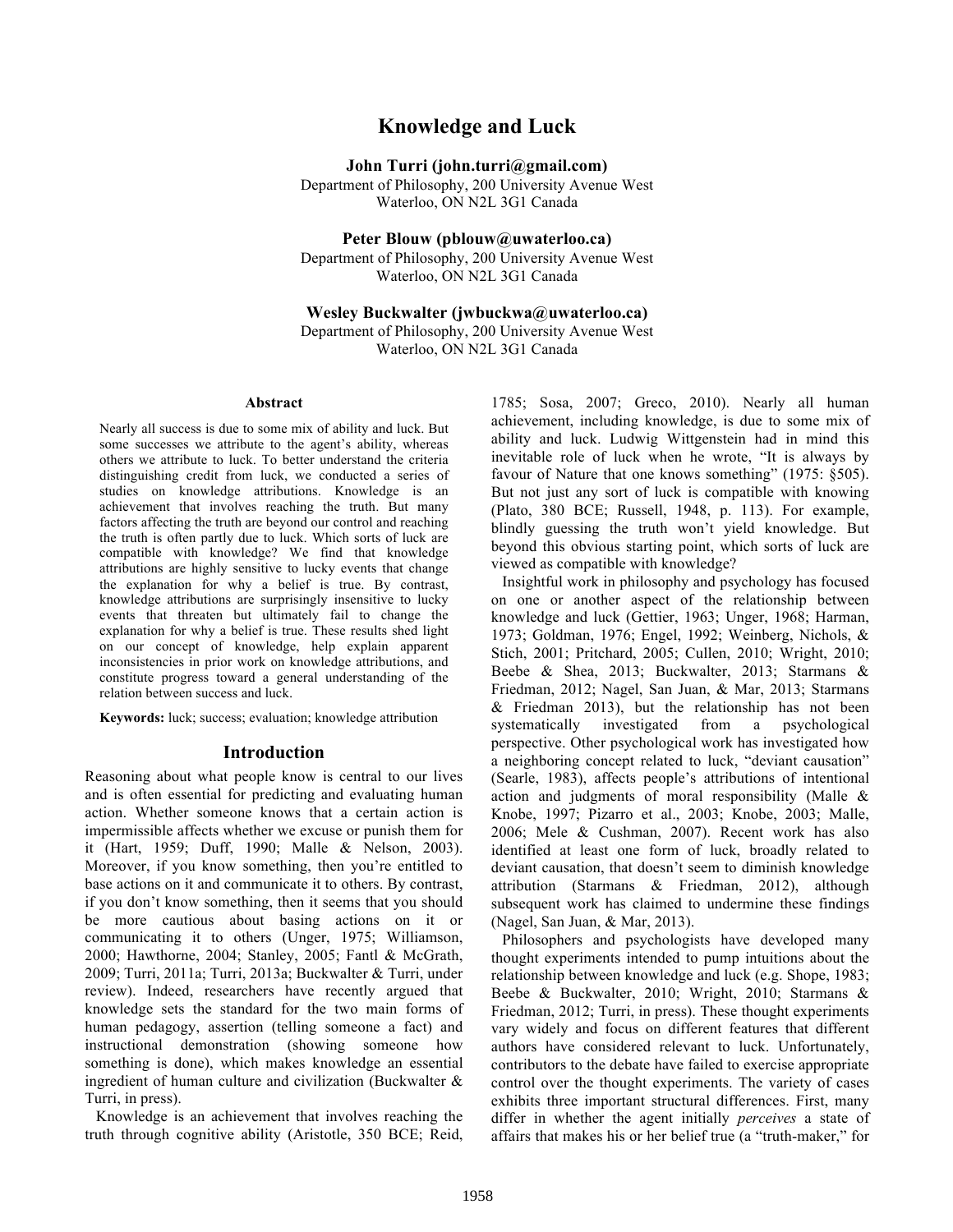short). In some examples, the agent perceives a truth-maker, but in others the agent perceives a convincing fake. Second, many examples differ in whether the agent's perceptual relation *remains intact* throughout. Sometimes the agent perceives a certain truth-maker and events threaten to *disrupt* that truth-maker, but the threat ultimately fails. Other times, the threat succeeds in disrupting the original truth-maker, which is then replaced by a "backup" truthmaker. Third, many examples differ in how closely the originally perceived truth-maker and backup truth-maker *resemble* one another. Sometimes they very closely resemble one another, while other times they differ greatly.

Theorists have argued at length over the intuitively correct verdict in each of these cases — does the agent *know* or *only believe* the truth? — and the best explanation for that verdict (for an overview, see Shope, 2002). We will not enter into the theoretical debate here, at least not directly (see the General Discussion for ways that our results could indirectly shed light on the theoretical debate). Instead, we are interested in whether people's ordinary judgments about knowledge are sensitive to the three luck-related factors identified in the previous paragraph: *threat*, *disruption*, and *replacement*.

More specifically, we will test the effect of the following things on ordinary knowledge attributions: (i) A threat to the detection of truth: When an agent perceptually detects a truth-maker, what is the effect of a salient threat to her ability to detect it? (ii) The disruption of a truth-maker: What is the effect of a successful threat that fundamentally changes the explanation for why her belief is true? (iii) The resemblance between the initial truth-maker and the backup truth-maker that replaces it: What is the effect of making them very similar or dissimilar?

The results of our investigations will highlight some general lessons about the ordinary concept of knowledge and provide a framework for integrating prior psychological findings on knowledge attributions and resolving some potentially troubling inconsistencies in the literature. Ultimately it turns out that there is no true and general lesson to be drawn about the relationship between knowledge and luck. Instead, there are several more specific lessons about the relationship between knowledge and different luck-related factors, each of which affect knowledge attributions in interesting and importantly different ways. Our results will also shed light on the potential theoretical usefulness of a peculiar class of cases, known as "Gettier cases," that have recently generated controversy in the psychological literature (Starmans & Friedman, 2012; Turri, 2013b; Nagel, San Juan, & Mar, 2013; Nagel, Mar, & San Juan 2013; Starmans & Friedman, 2013). The General Discussion examines in greater detail the relationship between our findings and prior work on these issues.

## **Experiment 1**

#### **Method**

**Participants**. Eight hundred and thirteen new participants were tested (aged  $18-75$  years, mean age = 31.25, 326 female, 96% reporting English as a native language). We excluded data from 85 participants who failed comprehension questions. Including data from these participants did not affect the results reported below.

**Materials and Procedure**. Participants were randomly assigned to one of seven conditions and read a single story. (See Table 1.) Each condition featured a different story. The basic storyline featured an agent, Emma, admiring jewelry in a fancy department store (based on a story in Nagel, San Juan, & Mar, 2013). Emma purchases a stone from the diamond display, puts it in her pocket, browses for another minute, then leaves the store. The different versions of the story vary whether the stone is a real diamond or a fake, whether there is a threat to the stone remaining in Emma's pocket, whether the threat fails or succeeds, and whether any other stone also ends up in Emma's pocket. The different stories manipulated whether the Emma detects an initial truth-maker, whether Emma's truth-detection is saliently threatened, whether the threat succeeds in disrupting the initial truth-maker, and whether the backup truth-maker is highly similar or dissimilar to the initial.

In all the stories, Emma purchases a stone from a jewelry store, puts it in her pocket, and soon walks out of the store. In all the stories that involve detection, the stone she purchases is a diamond. In all the stories that do not involve detection, the stone is a fake. In all the stories that involve similar backup truth-makers, the backup truth-maker is that, one way or another, a diamond is put into Emma's pocket before she leaves the store. In all the stories that involve dissimilar backup truth-makers, the backup truth-maker is that a real diamond was secretly sewn into Emma's pocket by a previous owner long ago.

After reading the story, participants answered a series of comprehension questions about whether Emma has a diamond in her pocket when leaving the store, whether it's reasonable for Emma to think that there is a diamond in her pocket, and why Emma thinks that there is a diamond in her pocket. All participants then answered the same test question about whether, as Emma leaves the store, she knows that there is a diamond in her pocket. Questions were always asked in the same order and response options rotated randomly.

#### **Results and Discussion**

Gender did not affect attribution rates (Male, 54%; Female, 53%), Fisher's exact test,  $p = 0.886$ , n.s., so the analyses that follow collapse across gender.

Assignment to condition affected rates of knowledge attribution: 12–90%,  $\chi^2$  (df = 6,  $N = 813$ ) = 242.21,  $p <$ 0.001, Cramer's  $V = 0.546$  (Figure 1). Rates of knowledge attribution did not differ between Knowledge Control (90%)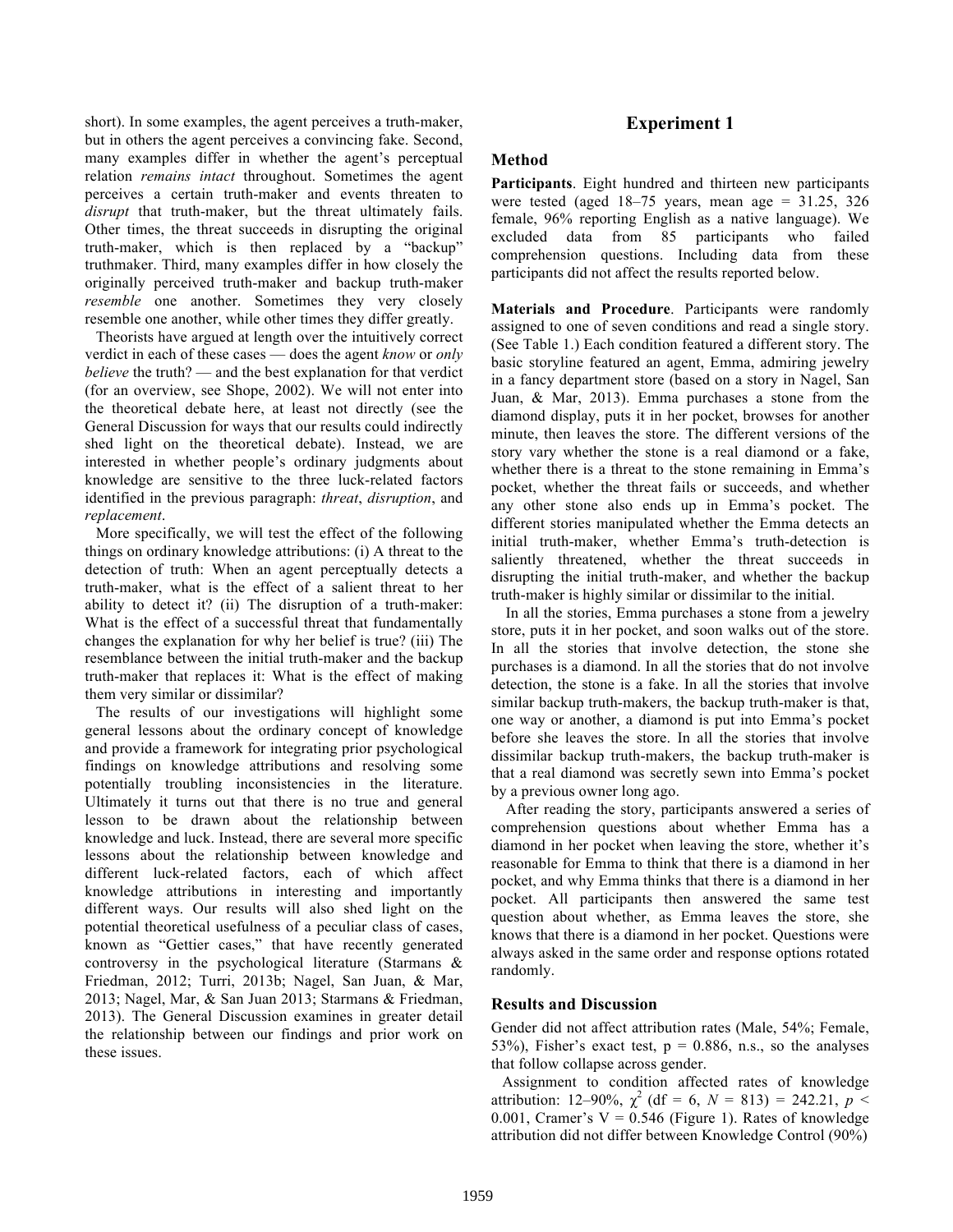| Condition                  | Description                                                                             |
|----------------------------|-----------------------------------------------------------------------------------------|
| 1.Knowledge Control        | The stone Emma purchases is a diamond. She walks out of the store and nothing else      |
|                            | happens.                                                                                |
| 2. Failed Threat           | The stone Emma purchases is a diamond. A skilled jewel thief tries to steal it from her |
|                            | pocket before she leaves the store, but he fails.                                       |
| 3. Detection Similar       | The stone Emma purchases is a diamond. A skilled jewel thief tries to steal it from her |
| Replacement                | pocket before she leaves the store, and he succeeds. Someone secretly slips a diamond   |
|                            | into Emma's pocket before she leaves the store.                                         |
| 4. Detection Dissimilar    | The stone Emma purchases is a diamond. A skilled jewel thief tries to steal it from her |
| Replacement                | pocket before she leaves the store, and he succeeds. Long ago, Emma's grandmother       |
|                            | secretly sewed a diamond into the pocket of Emma's coat.                                |
| 5. No Detection Similar    | The stone Emma purchases is a fake. A skilled jewel thief tries to steal it from her    |
| Replacement                | pocket before she leaves the store, and he succeeds. Someone secretly slips a diamond   |
|                            | into Emma's pocket before she leaves the store.                                         |
| 6. No Detection Dissimilar | The stone Emma purchases is a fake. A skilled jewel thief tries to steal it from her    |
| Replacement                | pocket before she leaves the store, and he succeeds. Long ago, Emma's grandmother       |
|                            | secretly sewed a diamond into the pocket of Emma's coat.                                |
| 7. Ignorance Control       | The stone Emma purchases is a fake. She walks out of the store and nothing else         |
|                            | happens.                                                                                |





Figure 1: Experiment 1: Percent of participants attributing knowledge across conditions. Except where nonsignificance is indicated, significance for all comparisons at the  $p < 0.01$  level.

and Failed Threat (83%), Fisher's,  $p = .113$ , n.s., and far exceeded chance rates in both conditions, binomial tests, *p*s < 0.001. A failed threat to truth-detection does not significantly depress knowledge attribution and is viewed as fully consistent with knowledge. Knowledge attribution in Detect Similar (55%) was significantly lower than in Knowledge Control, Fisher's,  $p < .001$ , Cramer's V = .367, non-significantly above chance, binomial,  $p = .195$ , and significantly higher than in Ignorance Control, Fisher's, *p* < .001, Cramer's  $V = .416$ . Rates of knowledge attribution differed significantly depending on whether the replacement truth-maker was similar or dissimilar to the initial truthmaker. This was true regardless of whether the agent had initially detected a truth-maker: rates of knowledge attribution were higher in Detect Similar than in Detect

Dissimilar (39%), Fisher's,  $p = .016$ , Cramer's V = .156, and they were higher in No Detect Similar (38%) than in No Detect Dissimilar (19%), Fisher's,  $p = .006$ , Cramer's V = .207.

## **Replication of Findings: Experiments 2-4**

We replicated each of the results reported in Experiment 1 with separate additional studies. The results not only replicate earlier findings but also demonstrate that the findings generalize to other contexts and are not due to the use of a particular type of story. Experiment 1 featured stories set in indoor social contexts involving owned artifacts and other human agents with malicious intentions (e.g. whether a shopper knows she has a diamond). By contrast, Experiments 2-4 feature stories set in outdoor contexts involving natural kinds (e.g. whether an ecologist knows she saw a species of ground squirrel).

Experiment 2 ( $N=135$ , aged 18-59 years, mean age = 29.1 years, 41 female) replicates the effect on knowledge attributions of a salient but failed threat to the truth of a perceptual judgment (see Table 2). For example, and to give a sense of the materials in Experiments 2-4, the following vignette was used to further test the effect of failed threats on knowledge attribution:

Darrel is an ecologist collecting data on red speckled squirrels in Canyon Falls national park. The park is divided into ten zones and today Darrel is working in Zone 3. While scanning the river valley with his binoculars, Darrel sees a small, bushy-tailed creature with distinctive red markings on its chest and belly. The red speckled ground squirrel is the only native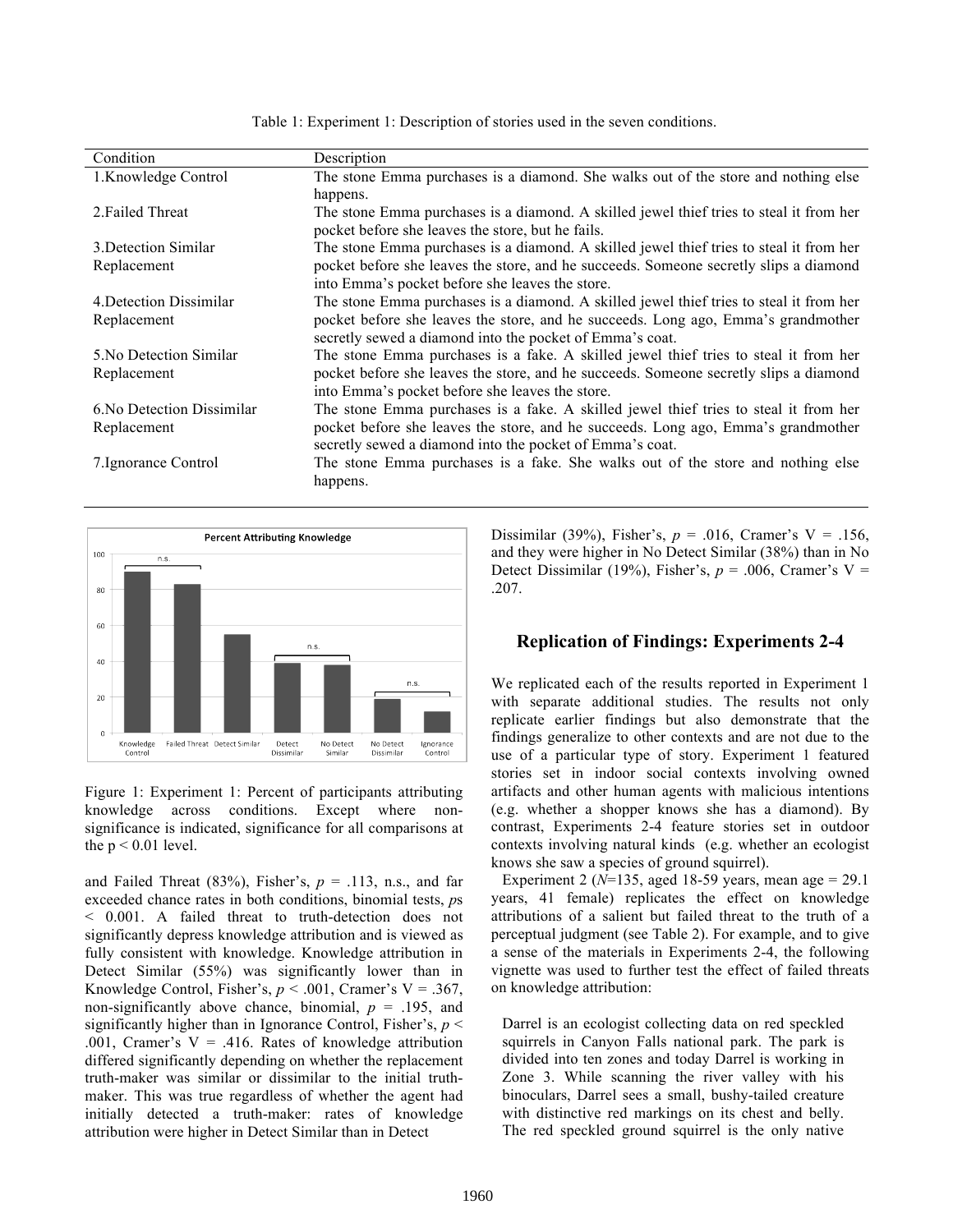species with such markings. Darrel records in his journal, "At least one red speckled ground squirrel in Zone 3 today." Ecologists are unaware that a nonnative species of prairie dog recently began invading the park. These prairie dogs also have red markings on their chest and belly. When these prairie dogs tried to invade Zone 3, the red speckled ground squirrels were unable to completely drive them away. Still, the animal Darrel is looking at is indeed a red speckled ground squirrel.

We again found that when a threat *failed* to prevent an agent from detecting the truth, participants attributed knowledge at rates exceeding chance,  $p < .001$ , test proportion = .5, in this case that "Darrel knows that there is at least one red speckled ground squirrel in Zone 3 today." Indeed these rates were not significantly different from a case where no such threat was mentioned, Fisher's  $p = .164$ , n.s.. By contrast, participants overwhelmingly declined to attribute knowledge, *p* < .001, when a threat *succeeded* in preventing an agent from detecting the truth, for instance when the animal Darrel was looking at above was indeed one of the prairie dogs. Again the luck involved in such a threat failing is viewed as fully consistent with knowledge.

Table 2: Experiment 2: Percentage of participants attributing knowledge.

|       | No Threat | Threat | No Detection |
|-------|-----------|--------|--------------|
| Knows | 81%       | 67%    | 16%          |

Experiment 3 ( $N=141$ , aged 18-66 years, mean age = 31.2 years, 57 female) replicates the effect on knowledge attributions of an unnoticed change in the explanation for why the agent's belief is true (See Table 3). The results support the claim that an unnoticed replacement-by-backup does affect whether it is viewed as knowledge,  $\chi^2$  (df = 2) = 40.16,  $p < .001$ , Cramer's V = .534. When replacement does not occur, knowledge attribution is at ceiling but when it does occur, knowledge attribution is significantly lower, Fisher's,  $p = .017$ , Cramer's  $V = .254$ . Nevertheless, such a replacement is widely viewed as consistent with knowing: most participants in Replacement attributed knowledge even though the belief was ultimately true because of the backup truth-maker,  $p = .033$ , test proportion = .5. However, participants' willingness to attribute knowledge when replacement occurred seemed to depend crucially on whether the initial truth-maker was detected, as demonstrated by the very low rates of knowledge attribution in No Detection, significantly below chance,  $p < .001$ .

Table 3: Experiment 3: Percentage of participants attributing knowledge.

|       | Normal<br>Detection | Replacement | Nο<br>Detection |
|-------|---------------------|-------------|-----------------|
| Knows | 88%                 | 66%         | 23 <sup>%</sup> |

Experiment 4 ( $N=149$ , aged 19-63 years, mean age = 30 years, 42 female) replicates the effect of similarity or dissimilarity of the initial and replacement truth-makers on knowledge attributions. The results continue to support the view that when disruption and replacement occurs, knowledge attribution is affected by how similar or dissimilar the replacement truth-maker is to the original,  $\chi^2$  $(df = 2) = 25.73, p < .001, Cramer's V = .416. People were$ more likely to attribute knowledge when the replacement was highly similar to the original than when it was dissimilar, Fisher's,  $p = .014$ , one-tailed, Cramer's V = .267, and when the replacement was dissimilar than when there was no detection at all, Fisher's,  $p = .012$ , Cramer's V = .260. As expected, No Detection was overwhelmingly viewed as a case of ignorance, with rates of knowledge attribution falling far below chance, binomial,  $p < .001$ , test proportion = .5. Knowledge attribution was also below chance in Dissimilar, binomial,  $p = .009$ . Knowledge attribution in Similar differed neither from chance, binomial,  $p = .392$ , nor from the rate of knowledge attribution in Replacement from Experiment 3, binomial, *p*  $= .248$ , test proportion  $= .66$ .

Table 4: Experiment 4: Percentage of participants attributing knowledge.

|       | Similar | Dissimilar | No Detection |
|-------|---------|------------|--------------|
| Knows | 57%     | 31%        | 10%          |

Though comparing results across these experiments is fraught, we still note the impressive consistency of knowledge attribution in structurally analogous conditions in Experiment 1 and replications of Experiments 2-4. All knowledge controls consistently resulted in approximately 80-90% knowledge attribution. Conditions involving failed threats were consistently treated similarly to clear cases of knowledge. Cases serving as ignorance controls consistently resulted in approximately 10-15% knowledge attribution. Cases of luck involving similar replacement consistently resulted in approximately 50-60% knowledge attribution. The similarities among these findings suggest that the ordinary concept of knowledge is deeply sensitive to the structural features of cases that we have identified.

## **General Discussion**

Like any human achievement, knowledge is usually due to a mix of ability and luck. But the effect of luck on knowledge attributions is not well understood. We tested the effect of three luck-related factors on knowledge attribution threat, disruption, and replacement — and found that the relation is complex and often surprising. We suggest that our investigation is profitably viewed as a case study in how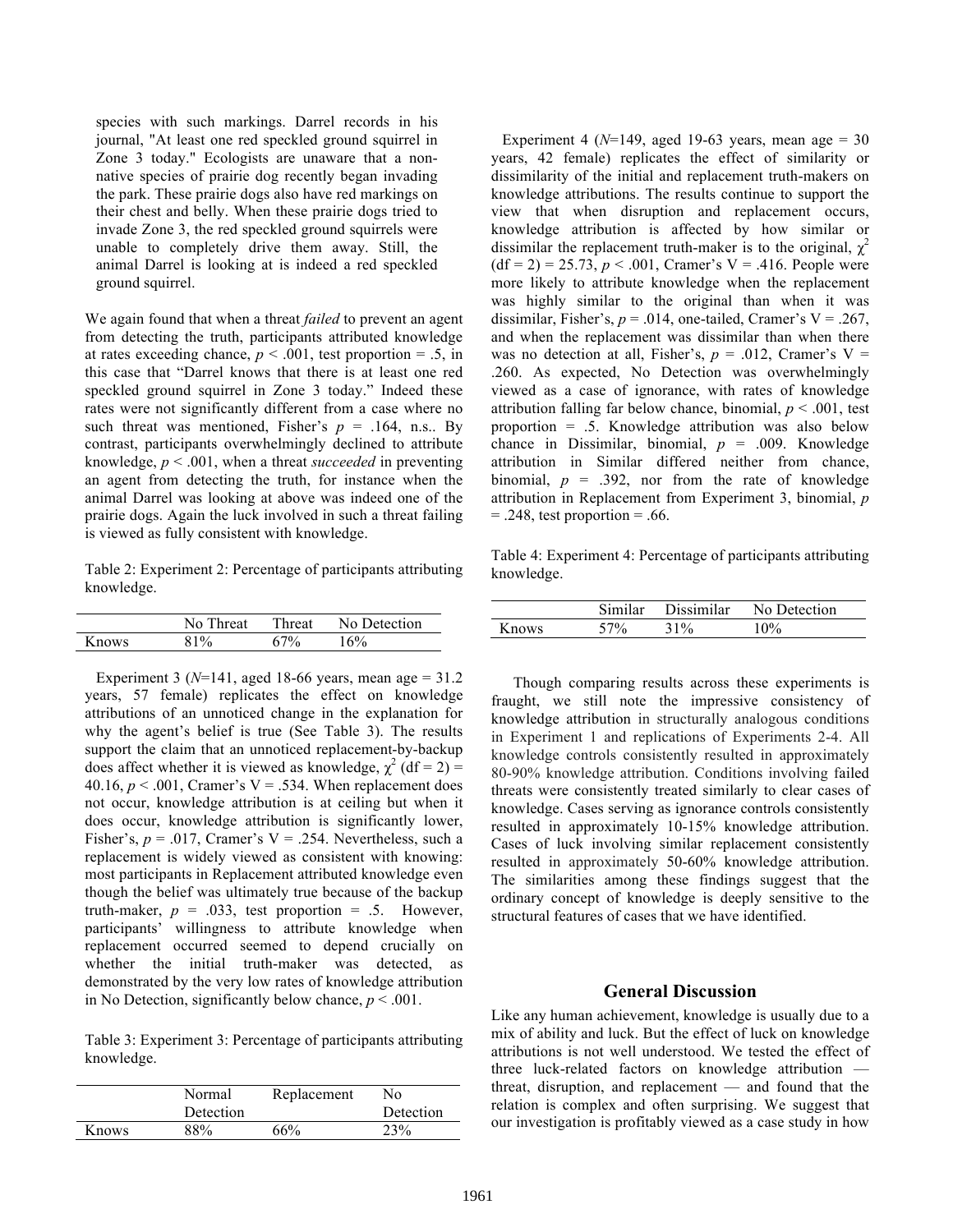people judge the relationship between success and luck. We focused on a centrally important class of cognitive evaluations, knowledge judgments, which in everyday life are often implicated in further important questions about how people will behave, how they ought to behave, the extent to which we credit or blame them for outcomes, and whether we excuse or punish them for transgressions.

We made three main findings. First, we found that knowledge attributions are insensitive to the luck of a salient threat that fails to prevent someone from perceptually detecting the truth. Second, we found that knowledge attributions are sensitive to the luck involved with an unnoticed disruption and change in the explanation for why a belief is true. Third, we found that when the explanation changes for why a belief is true, knowledge attributions are sensitive to the way in which the truth is replaced or restored. People are more inclined to attribute knowledge when the "backup" or replacement truth-maker is similar to the original truth-maker than when it is dissimilar. Although we have treated the similarity/dissimilarity distinction as a dichotomy in these initial attempts to test its effect, we acknowledge that it is probably better thought of as a continuum. Further work is needed to understand how subtler changes in similarity affect knowledge attributions.

There has been recent controversy in psychology and philosophy over whether laypeople attribute lucky knowledge to agents in an intriguing range of cases known as "Gettier cases" (Gettier 1963; see Turri 2012 for a review). Studying Gettier cases is theoretically useful because they provide an excellent "opportunity to test which factors affect knowledge attributions" (Starmans & Friedman, 2013, p. 2). Some researchers have found that laypeople do tend to attribute knowledge in some Gettier cases (Starmans & Friedman, 2012), some researchers claim that laypeople do not (Nagel, San Juan, & Mar, 2013), and others observed mixed results depending on the method of questioning (Turri, 2013b). Our findings suggest an explanation for the seemingly inconsistent prior findings and theorizing on Gettier cases: knowledge attributions are sensitive to different forms and combinations of luck and prior research on Gettier cases has not controlled for all the sensitivities identified here. Indeed, by some criteria (e.g., Zagzebski, 1996; Lewis, 1996; Pritchard 2005), researchers would count the stories used for five separate conditions in Experiment 1 as Gettier cases: Failed Threat, Detect Similar, Detect Dissimilar, No Detect Similar, and No Detect Dissimilar. But if intuitions about Gettier cases vary as widely as our results indicate — from patterns that closely resemble responses to paradigmatic knowledge (Failed Threat) to patterns that closely resemble responses to paradigmatic ignorance (No Detect Dissimilar) — then "Gettier case" is a theoretically useless category. The fact that something is a Gettier case would be consistent with its being both overwhelmingly judged knowledge and overwhelmingly judged ignorance, thereby masking differences that radically affect the psychology of

knowledge attributions and depriving the category of any diagnostic or predictive value.

An important question for further research is why knowledge attributions are selectively sensitive to some but not other forms of luck. Answering this question might also help shed light on the social function of knowledge attributions as well as neighboring domains such as moral evaluation. Ethicists and moral psychologists have asked similar questions about the role of luck in evaluating an agent's moral status (Williams & Nagel 1976; Young et al. 2010). But whatever the ultimate explanation for this particular pattern of selective sensitivity, one thing is certain. We are fallible social beings deeply interested in keeping track of what people deserve and are responsible for. Whether it's a question of knowledge or morality or athletics, we seek criteria to distinguish genuine achievements from lucky outcomes. Our results have helped to expose some of those criteria.

#### **Acknowledgments**

This research was supported by the Social Sciences and Humanities Research Council of Canada and an Ontario Early Researcher Award.

#### **References**

- Aristotle. (350 BCE/1941). Posterior analytics. In R. McKeon (Ed.), G. R. G. Mure (Trans.), *The basic works of Aristotle*. New York: Random House.
- Beebe, J. R., & Buckwalter, W. (2010). The epistemic sideeffect effect. *Mind & Language*, *25*(4), 1–25.
- Beebe, J. R., & Shea, J. (2013). Gettierized Knobe effects. *Episteme*, *10*(03), 219–240.
- Blouw, P., Buckwalter, W., & Turri, J. Knowledge, luck, and Gettier cases. In preparation.
- Booth, J. R., Hall, W. S., Robison, G. C., & Kim, S. Y. (1997). Acquisition of the Mental State Verb Know by 2 to 5-Year-Old Children. *Journal of Psycholinguistic Research*, 26(6), 581–603.
- Buckwalter, W. (2013). Gettier made ESEE. *Philosophical Psychology*, 1–16.
- Buckwalter, W. (under review). Factive verbs and protagonist projection.
- Buckwalter, W., & Turri, J. In press. Telling, showing and knowing: a unified account of pedagogical norms. *Analysis*.
- Buckwalter, W., & Turri, J. Under review. Action, truth and knowledge.
- Colaco, D., Buckwalter, W., Stich, S., & Machery, E. (under review). Epistemic Intuitions in Fake Barn Cases.
- Cullen, S. (2010). Survey-Driven Romanticism. *Review of Philosophy and Psychology*, 1(2), 275–296. doi:10.1007/s13164-009-0016-1